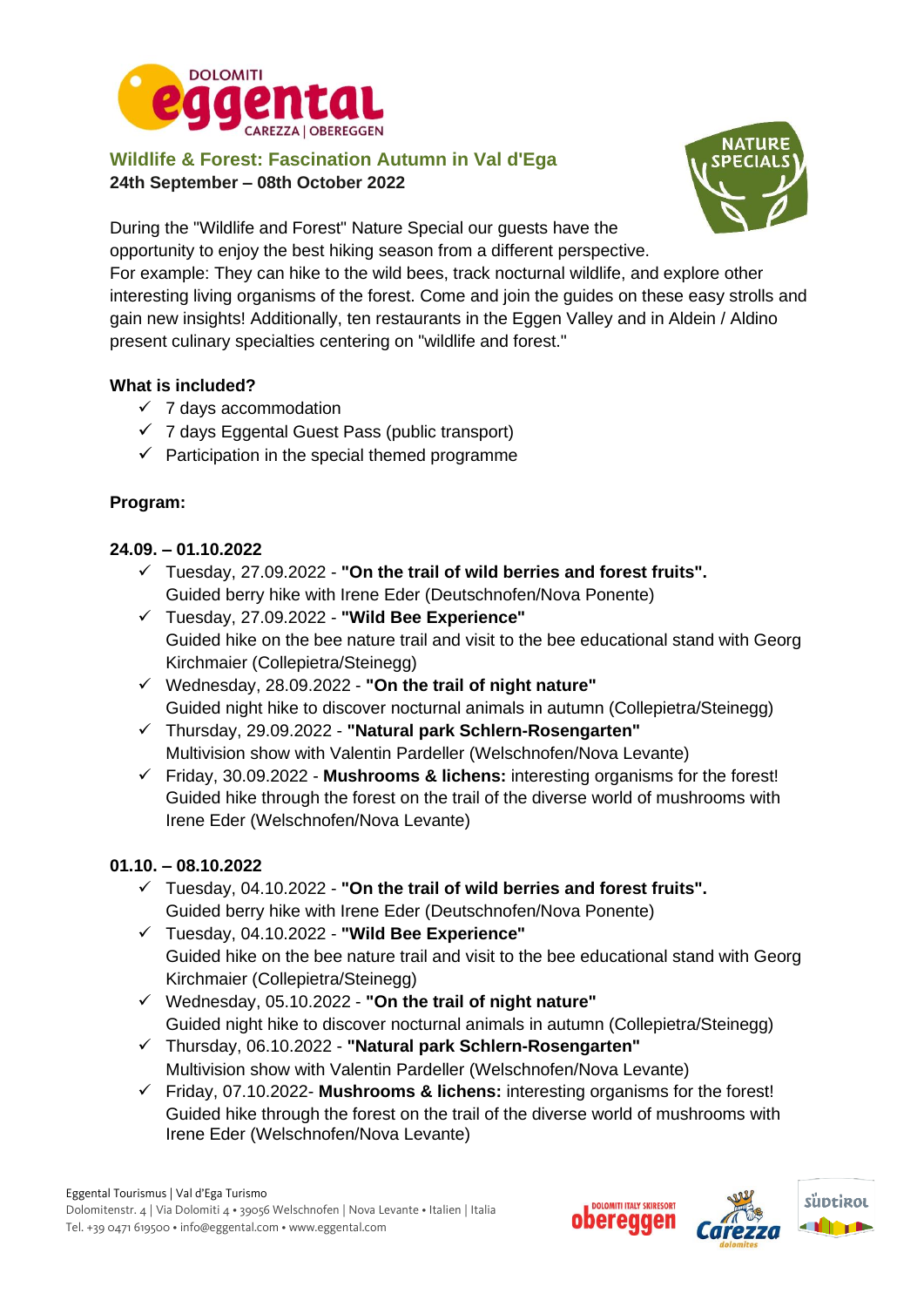

## **Nova Levante – Carezza**

### **Romantik Hotel Post\*\*\*\*s**

Via Carezza 30 – 39056 Nova Levante Ph. +39 0471 613 113 – fax +39 0471 613 390 [info@romantikhotelpost.com](mailto:info@romantikhotelpost.com) – [www.romantikhotelpost.com](http://www.romantikhotelpost.com/)

7 days ¾ board and services from the first page. **Price per person from Euro 688,00**

**Hotel Rechenmachers Rosengarten\*\*\*\*** Via Catinaccio 43 – 39056 Nova Levante Ph. +39 0471 613 262 – Fax +39 0471 613 510 [info@hotelrosengarten.it](mailto:info@hotelrosengarten.it) – [www.hotelrosengarten.it](http://www.hotelrosengarten.it/) 

7 days ¾ board and services from the first page. **Price per person from Euro 856,00**

#### **Charmehotel Friedrich\*\*\*s**

Via Pretzenberg 16 – 39056 Nova Levante Ph. +39 0471 613 104 – fax +39 0471 613 510 [info@friedrich.it](mailto:info@friedrich.it) – [www.friedrich.it](http://www.friedrich.it/)

7 days ½ board and services from the first page. **Price per person Euro 884,00**

#### **Hotel ADLER Carezza\*\*\***

Via Carezza 104 – 39056 Nova Levante Ph. +39 0471 613 073 – fax +39 0471 613 279 [info@hoteladler.it](mailto:info@hoteladler.it) – [www.hoteladler.it](http://www.hoteladler.it/)

7 days ½ board and services from the first page. **Price per person from Euro 670,00** 

#### **Niggl Easygoing Mounthotel\*\*\***

Via Pretzenberg 10 – 39056 Nova Levante Ph. +39 0471 613 117 – Fax +39 0471 614 277 [info@nigglhof.it](mailto:info@nigglhof.it) – [www.nigglhof.it](http://www.nigglhof.it/)

7 days ½ board and services from the first page. **Price per person from Euro 590,00**

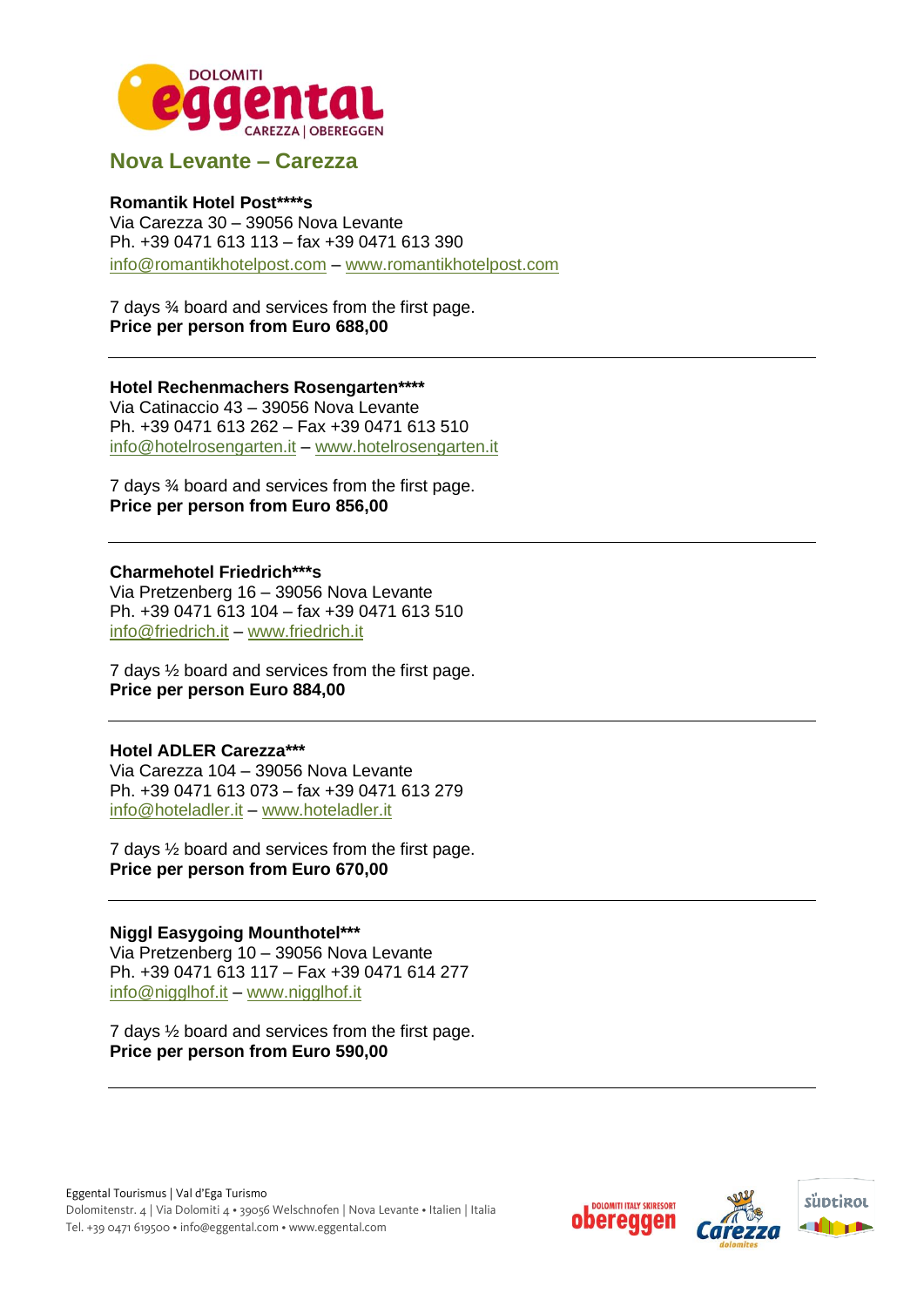

**Hotel Berghaus Rosengarten\*\*\*** Via Pretzenberg 12 – 39056 Nova Levante Ph. +39 0471 613 123 [info@berghaus-rosengarten.com](mailto:info@berghaus-rosengarten.com) – [www.berghaus-rosengarten.com](http://www.berghaus-rosengarten.com/)

7 days ½ board and services from the first page. **Price per person from Euro 541,00**

**Sun Apart – 4 suns** Via Carezza 65 – 39056 Nova Levante Ph. +39 0471 188 8612 – mobile +39 338 396 8487 [info@sunapart.eu](mailto:info@sunapart.eu) – [www.sunapart.eu](http://www.sunapart.eu/)

7 days in apartment and services from the first page. **Price 2 pax. from Euro 365,00**

**House Christian – 3 suns** Via Carezza 99 – 39056 Nova Levante Ph. +39 0471 613 033 – fax +39 0471 614 452 [info@hauschristian.it](mailto:info@hauschristian.it) – [www.hauschristian.it](http://www.hauschristian.it/)

7 days in apartment and services from the first page. **Price 2 pax. from Euro 750,00**

**House Claudia – 3 suns** Vicolo Hagner 8 – 39056 Nova Levante Ph. +39 0471 613 058 – mobile +39 339 589 5254 [info@hausclaudia.com](mailto:info@hausclaudia.com) – [www.hausclaudia.com](http://www.hausclaudia.com/)

7 days bed & breakfast and services from the first page. **Price per person from Euro 331,00/adult – from Euro 155,00/junior**

**House Helga – 3 suns** Via Roma 14 – 39056 Nova Levante Ph. +39 0471 613 266 [info@haushelga.com](mailto:info@haushelga.com) – [www.haushelga.com](http://www.haushelga.com/)

7 days in apartment and services from the first page. **Price 2 pax. from Euro 450,00**

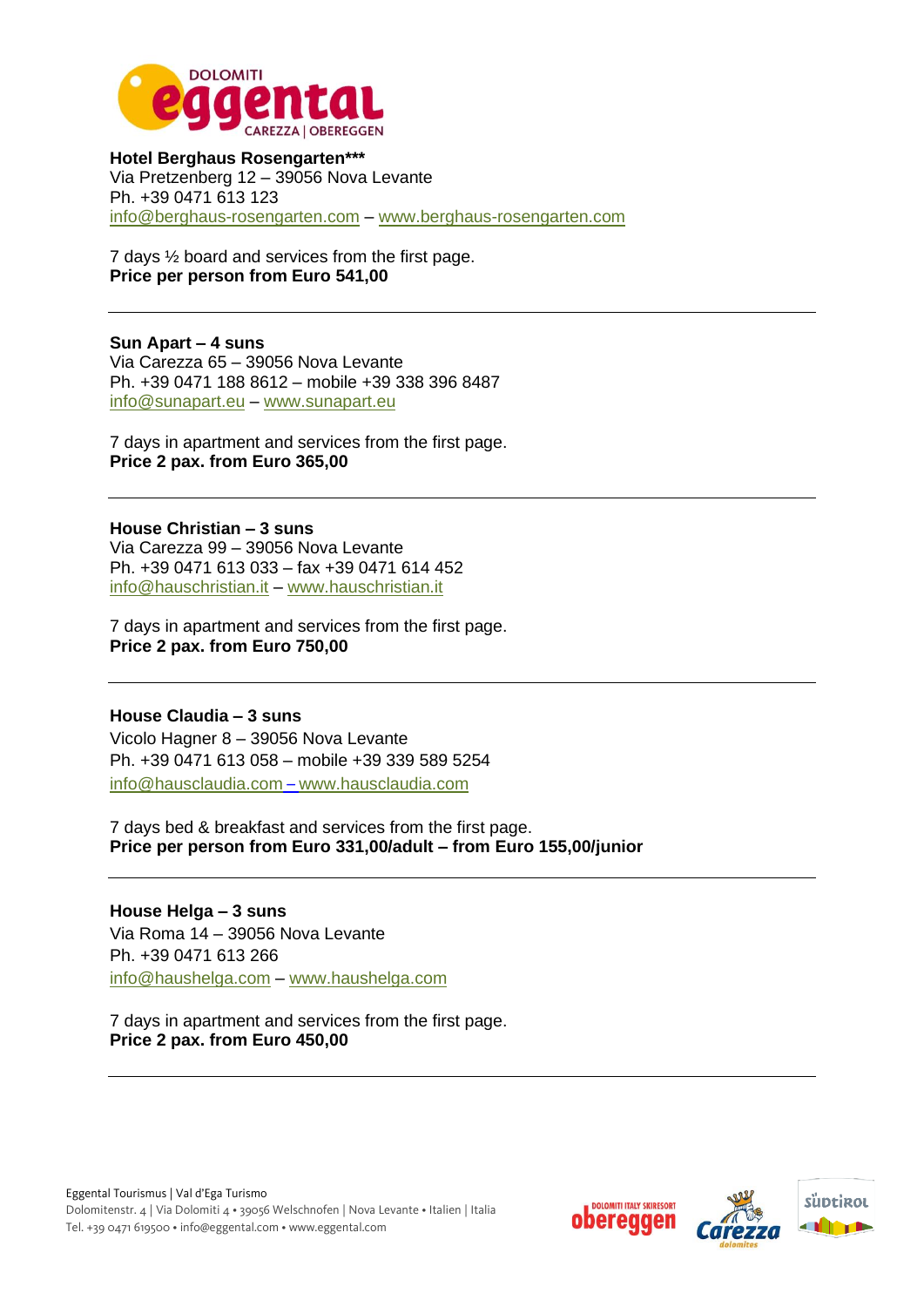

**Appartments House Pattis – 3 suns** Via Pretzenberger 22 – 39056 Nova Levante Ph. +39 0471 613 035 [info@hauspattis.it](mailto:info@hauspattis.it) – [www.hauspattis.it](http://www.hauspattis.it/) 

7 days in apartment and services from the first page. **Price 2 pax. from Euro 522,00**

**Farm Angerle Hof – 4 flowers** Via San Valentino 71 – 39056 Nova Levante Ph. +39 0471 612 224 [info@angerlehof.com](mailto:info@angerlehof.com) – [www.angerlehof.com](http://www.angerlehof.com/)

7 days in apartment and services from the first page. **Price 2 pax. from Euro 720,00**

**Farm Karerhof – 4 flowers** Via Carezza 116/a – 39056 Carezza Ph. +39 328 483 0810 [info@karerhof.com](mailto:info@karerhof.com) – [www.karerhof.com](http://www.karerhof.com/)

7 days in apartment and services from the first page. **Price 2 pax. from Euro 795,00**

**Farm Matzhof – 4 flowers** Via Carezza 42 – 39056 Nova Levante Ph. +39 0471 613 070 [info@matzhof.it](mailto:info@matzhof.it) – [www.matzhof.it](http://www.matzhof.it/)

7 days in apartment and services from the first page. **Price 2 pax. from Euro 606,00**

**Farm Angerle Alm – 3 flowers** Via Christomannos 50 – 39056 Carezza Ph. +39 0471 612 224 [info@angerlealm.com](mailto:info@angerlealm.com) – [www.angerlealm.com](http://www.angerlealm.com/)

7 days in apartment and services from the first page. **Price 2 pax. from Euro 750,00** 

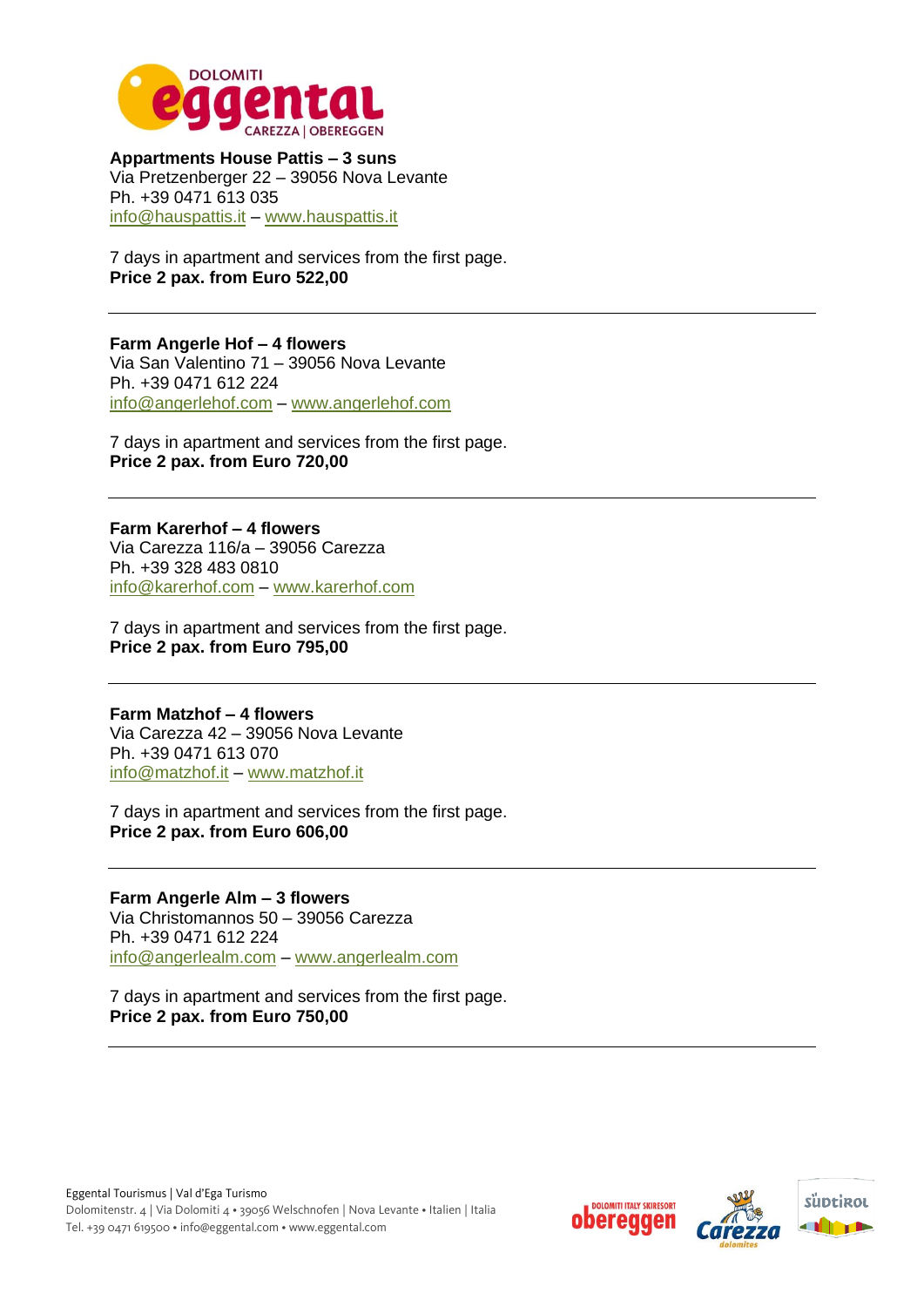

**Farm Schmidsagererhof – 3 flowers** Via Catinaccio 9 – 39056 Nova Levante Ph. +39 0471 613 431 [info@schmidsagererhof.it](mailto:info@schmidsagererhof.it) – [www.schmidsagererhof.it](http://www.schmidsagererhof.it/)

7 days in apartment and services from the first page. **Price 2 pax. from Euro 690,00**